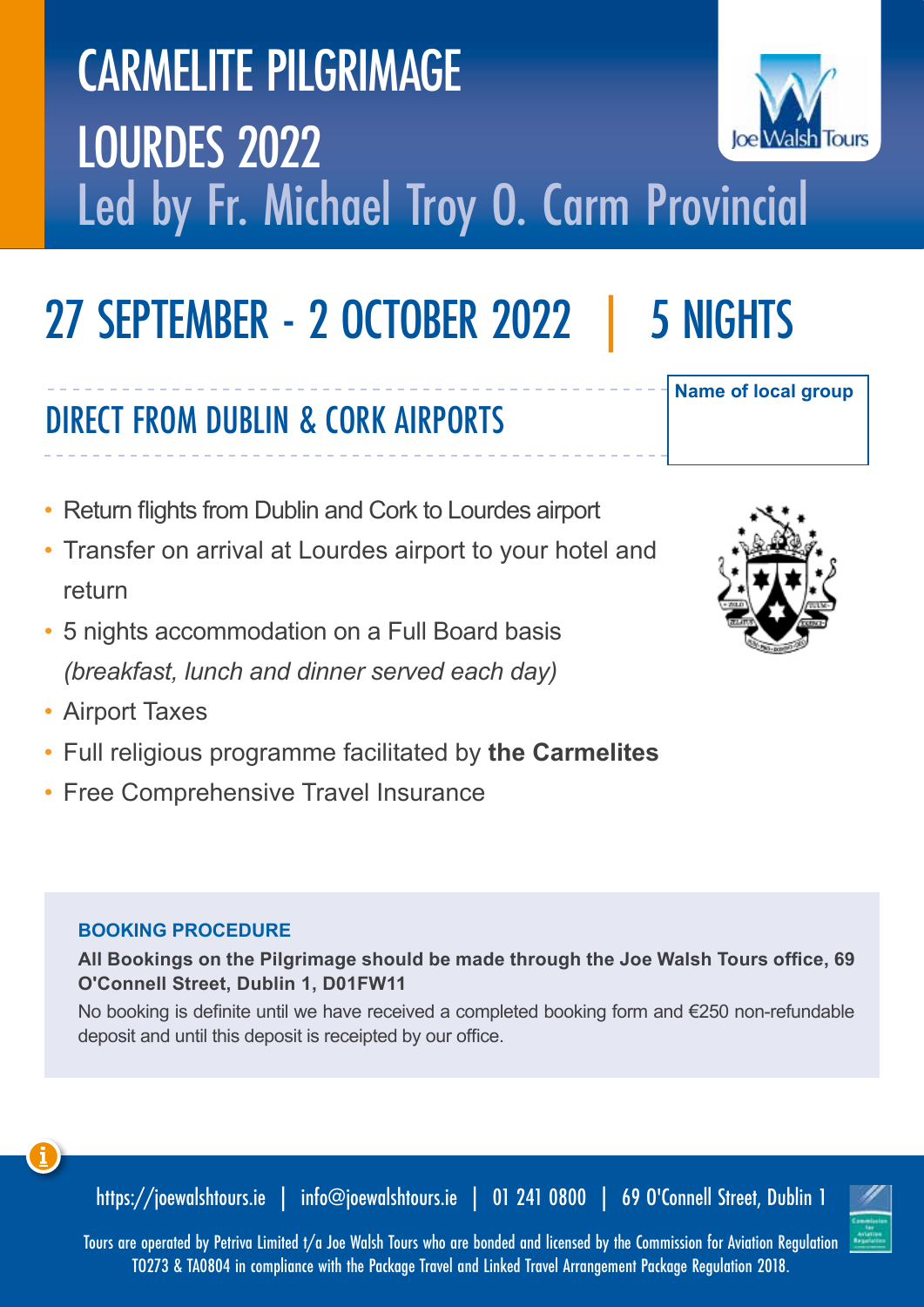#### **TRAVEL INSURANCE:**

We will automatically insure all eligible persons on booking. A copy of the insurance policy is available to view online at **joewalshtours.ie/travel-insurance**. Upper age limit 79 years, 80-94 years will incur a premium of €33, over 94 years private cover must be secured. The insurance cover is provided free of charge as part of the package for those up to 80 years, a refund is not possible if you have alternative cover. The travel insurance provided with this package covers only those resident in Ireland & Northern Ireland. It is the responsibility of each individual passenger to ensure compliance with the terms of the insurance cover.

#### **MEDICAL & OTHER MISCELLANEOUS CHARGES:**

In line with the requirements of the Travel Insurance cover provided, if you have a pre-existing medical condition of any kind or you are taking prescribed medication, a Medical Declaration Form must be completed and signed by your GP. This form must also be produced in Lourdes in the event of any treatment/hospitalisation or subsequently at the request of the insurers in the event of a claim. A copy of the Medical Declaration form will be forwarded to you with your confirmation invoice. All pilgrims must also have a **European Health Insurance card (EHIC)** formerly EIII. This is available free of charge from your local health board or you can apply online www.hse.ie.

#### **CANCELLATIONS:**

All cancellations will incur an excess charge of €250.

#### **HOTELS**:

We have made arrangements to reserve the best accommodation available in a good range of hotels, well known for their kind attention and good service, and, indeed, well known to Irish Pilgrims. Please note the cost is based on sharing a twin or treble room with private facilities. We will make every effort to provide the hotel requested. However, these are subject to availability at time of booking.

#### **SINGLE ROOMS:**

These are very limited, single supplement applies to 3 star hotels (€165) and 4 star hotels (€190). Your kind co-operation in agreeing to share a twin or treble room, if at all possible, will be much appreciated.

#### **LOURDES CITY TAX:**

The French Government have introduced a city tax which applies to all tourists/pilgrims over 18 years. The current rates are €1.50 per person per night in 3-star hotels and €2.10 per person per night in 4-star hotels. This tax applies to all hotels throughout Lourdes and it will be charged directly by your hotel and is payable at the hotel reception.

#### **FLIGHTS:**

We cannot accept special requests for specific flights. It must be clearly understood that bookings are taken on the basis of pilgrims accepting the flight allocated to them.

#### **NOTICE TO PASSENGERS:**

If you do not wish to purchase a snack on board the aircraft perhaps you could consider bringing your own snack with you for convenience. Flying time to Lourdes is approximately 2 hrs 10 minutes.

#### **DELAYED OR CANCELLED FLIGHTS:**

**Joe Walsh Tours** and the Pilgrimage Committee cannot accept any responsibility for cost incurred by pilgrims for meals, transfers, overnight accommodation or any other costs resulting from delayed, cancelled or diverted flights.

#### **PASSPORT:**

**EVERY PERSON TRAVELLING TO FRANCE MUST HAVE A VALID UP-TO-DATE PASSPORT.** If you already have a passport, please check now that it will be valid for travel. To obtain a new passport persons living in Dublin should apply direct to Passport Office in Dublin city.

#### **BALANCE OF FARE:**

This is due TWELVE WEEKS before departure date, Joe Walsh Tours and the Pilgrimage Committee shall be entitled at their discretion to treat as cancelled any booking in respect of which the balance of fare shall not have been remitted twelve weeks before the date of departure.

#### **FINAL INSTRUCTIONS:**

Full information, air tickets and luggage labels will be sent to you within 10 days prior to the departure date of the Pilgrimage.

#### **SPENDING MONEY:**

The Euro is the official currency of all EU member countries.

#### **WHEELCHAIRS:**

Wheelchairs are not included in your travel insurance cover. We recommend separate insurance cover.

#### **MOTORISED WHEELCHAIRS / SCOOTERS:**

**Joe Walsh Tours** must be advised at time of booking if you intend taking a motorised wheelchair / scooter to Lourdes. Acceptance will be subject to any weight or dimension restrictions imposed by the Airline. Wheelchairs are not covered by the standard travel insurance. We recommend separate cover. Carriage of all wheelchairs is strictly at owner's risk.

#### **USE OF YOUR INFORMATION:**

Information provided on this form will be held and exchanged between Joe Walsh Tours, your pilgrimage organisation to Lourdes and it's associated organisations. It may be shared with third parties associated with Lourdes. Information provided may also be used to contact you, for example by email, text or phone call to update you with details concerning the pilgrimage.

#### **GDPR:**

As per European GDPR regulation, by signing this form you are providing Joe Walsh Tours consent to process your personal information. A full copy of our Privacy Policy is available on request.

#### **REGULATION (EC) 261/2004:**

At the time of going to print, the following EU legislation applies in relation to EC261. Regulation (EC) 261/2004 of The European Parliament and of the European Council establishes common rules on compensation and assistance to passengers in the event of denied boarding, cancellation or long delay of flights. The obligations that the regulation creates rests with the operating carrier who performs or intends to perform a flight. Any compensation that may be due to passengers in case of a delay must be claimed exclusively by the passenger and directly to the airline and not Joe Walsh Tours or the Carmelites.



Tours are operated by Petriva Limited t/a Joe Walsh Tours who are bonded and licensed by the Commission for Aviation Regulation TO273 & TA0804 in compliance with the Package Travel and Linked Travel Arrangement Package Regulation 2018.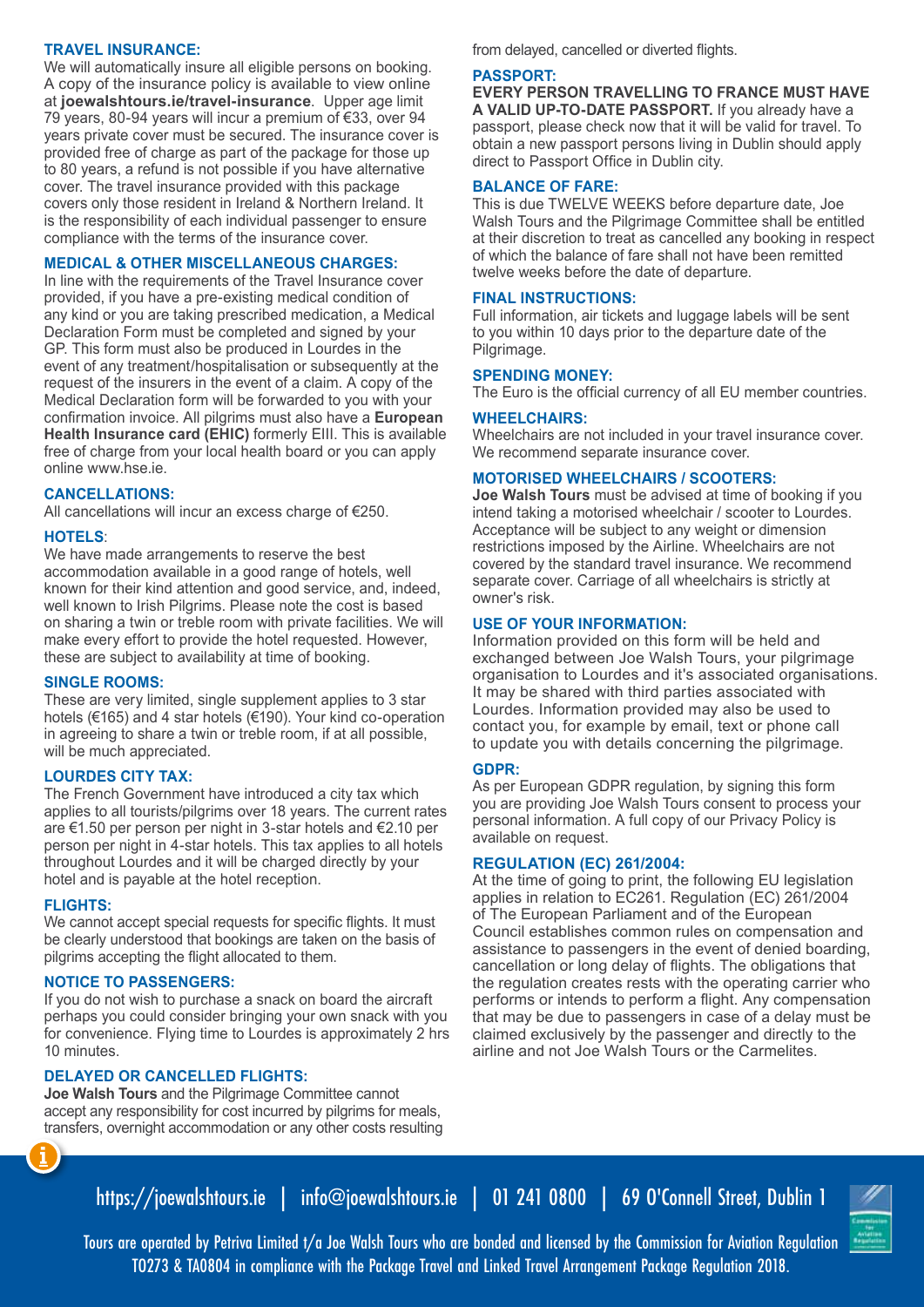| <b>PLEASE NOTE:</b> We cannot accept special requests for specific flights, it must be clearly understood that bookings are taken on tl<br>of pilgrims accepting the flight allocated to them. This booking form should not be used by those who wish to travel on the official s<br>for the sick staying at the hospital in Lourdes. |
|---------------------------------------------------------------------------------------------------------------------------------------------------------------------------------------------------------------------------------------------------------------------------------------------------------------------------------------|
| 0                                                                                                                                                                                                                                                                                                                                     |
| https://joewalshtours.ie   info@joewalshtours.ie   01 241 0800   69 0'Connell Street, Dublin 1                                                                                                                                                                                                                                        |
| Tours are operated by Petriva Limited t/a Joe Walsh Tours who are bonded and licensed by the Commission for Aviation Regulation<br>TO273 & TA0804 in compliance with the Package Travel and Linked Travel Arrangement Package Regulation 2018.                                                                                        |

## CARMELITE PILGRIMAGE LOURDES 2022

Led by Fr. Michael Troy O. Carm Provincial

### 27 SEPTEMBER - 2 OCTOBER 2022

## BOOKING FORM | Only accepted with Full Deposit €250

*Office Use Only*

| Date of Departure |         | Place of Pilgrimage   No. of Nights   Airport of Departure |      |
|-------------------|---------|------------------------------------------------------------|------|
| l DATE            | Lourdes | <b>Dublin</b>                                              | Cork |

#### **ACCOMMODATION**

| Hotels Available: Please indicate the hotel of your choice – Hotels subject to availability at time of booking |                       |                  |                      |                             |
|----------------------------------------------------------------------------------------------------------------|-----------------------|------------------|----------------------|-----------------------------|
| 4* Hotel Jeanne d'Arc €789                                                                                     | 3* Hotel Astoria €715 |                  | 4* Hotel Eliseo €789 |                             |
| 4* Hotel Alba €789                                                                                             | 3* Hotel Agena €789   |                  | 4* Mediterranee €789 |                             |
| <b>Single Room</b>                                                                                             |                       | <b>Twin Room</b> |                      | Treble Room (3 single beds) |
| <b>Willing to share</b> (ie. share with another person)<br>Name (if known):                                    |                       |                  |                      |                             |
| Address (if known):                                                                                            |                       |                  |                      |                             |

#### **FIRST NAME AND SURNAME AS IT APPEARS ON PASSPORT**

| <b>Surname</b><br><b>(BLOCK CAPITALS)</b>      | <b>Christian Name</b><br>(IN FULL) | <b>Title</b> | <b>Address of first named person only</b><br><b>(BLOCK CAPITALS)</b> | <b>Date of Birth</b> |
|------------------------------------------------|------------------------------------|--------------|----------------------------------------------------------------------|----------------------|
|                                                |                                    |              |                                                                      |                      |
|                                                |                                    |              |                                                                      |                      |
|                                                |                                    |              |                                                                      |                      |
|                                                |                                    |              |                                                                      |                      |
|                                                |                                    |              |                                                                      |                      |
| <b>Contact Telephone Number:</b>               |                                    |              |                                                                      |                      |
| Email:                                         |                                    |              | <b>Group Name:</b>                                                   |                      |
| Person to contact in case of Emergency (name): |                                    |              | <b>Contact Number:</b>                                               |                      |

#### **SPECIAL REQUESTS**

| <b>Hotels:</b> Request wheelchair accessible room? Yes<br>Any special dietary requirements: Yes 1 No 1 Name(s): 1<br>$Coeliac$ Diabetic Vegetarian Other (please specify): _______________________________                                                                                     |
|------------------------------------------------------------------------------------------------------------------------------------------------------------------------------------------------------------------------------------------------------------------------------------------------|
| Do any of the above named intend to take a <b>wheelchair</b> to Lourdes? Yes $\Box$ No $\Box$ Name(s): $\Box$<br>Are any of the above named confined to a wheelchair: Yes $\Box$ No $\Box$ Name(s):                                                                                            |
| <b>PLEASE NOTE:</b> We cannot accept special requests for specific flights, it must be clearly understood that bookings are taken on the basis<br>of pilgrims accepting the flight allocated to them. This booking form should not be used by those who wish to travel on the official section |